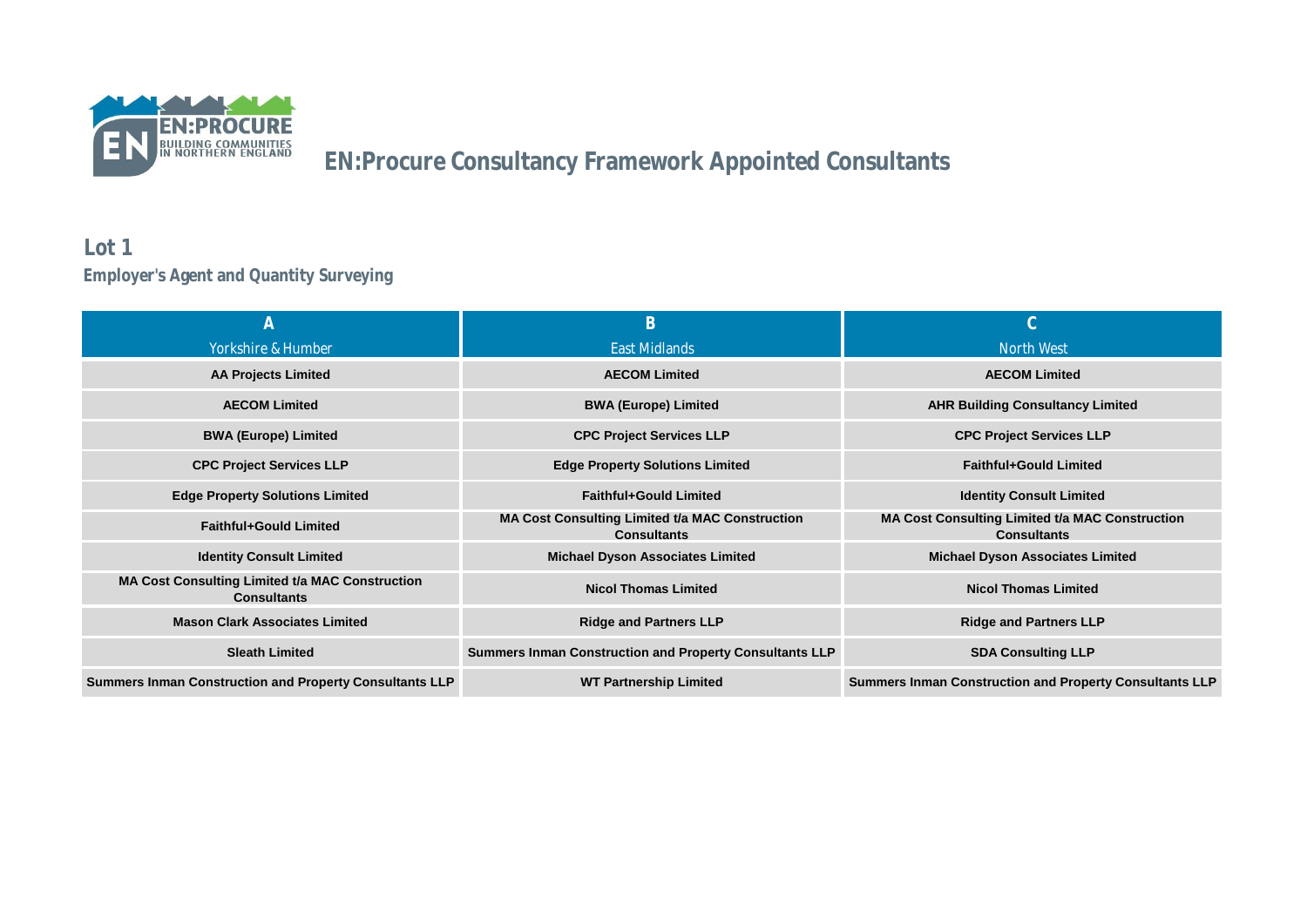

#### **Lot 2 Architectural Services**

| A                                                      | B                                                     | $\cap$                                                 |
|--------------------------------------------------------|-------------------------------------------------------|--------------------------------------------------------|
| Yorkshire & Humber                                     | East Midlands                                         | North West                                             |
| <b>Acanthus WSM Architects Limited</b>                 | <b>Arcus Consulting LLP</b>                           | <b>AEW Architects &amp; Designers Limited</b>          |
| <b>AHR Building Consultancy Limited</b>                | <b>BSB Consultants Ltd t/a BSB Architecture</b>       | <b>AHR Building Consultancy Limited</b>                |
| <b>Align Property Partners Limited</b>                 | <b>Building Design Partnership Limited (BDP)</b>      | <b>Arcus Consulting LLP</b>                            |
| <b>Arcus Consulting LLP</b>                            | <b>Church Studio (Bond Bryan Architects Ltd)</b>      | <b>Bernard Taylor Partnership Limited</b>              |
| <b>Brewster Bye Architects Limited</b>                 | <b>Halsall Lloyd LLP</b>                              | <b>Brewster Bye Architects Limited</b>                 |
| <b>BSB Consultants Ltd t/a BSB Architecture</b>        | <b>Nicol Thomas Limited</b>                           | <b>Michael Dyson Associates Limited</b>                |
| <b>Devcom Limited</b>                                  | <b>RG+P Limited</b>                                   | Michael Hyde and Associates Limited t/a MHA Architects |
| Dickerson Kirby Gilkes Limited t/a DK-Architects       | <b>RPS Consulting Services Limited</b>                | <b>Nicol Thomas Limited</b>                            |
| <b>Michael Dyson Associates Limited</b>                | Trent Architecture + Design Ltd t/a T.A.D. Architects | <b>Pozzoni Architecture Limited</b>                    |
| Michael Hyde and Associates Limited t/a MHA Architects | <b>Watson Batty Architects Limited</b>                | <b>Watson Batty Architects Limited</b>                 |
| <b>Nicol Thomas Limited</b>                            |                                                       |                                                        |
| <b>Watson Batty Architects Limited</b>                 |                                                       |                                                        |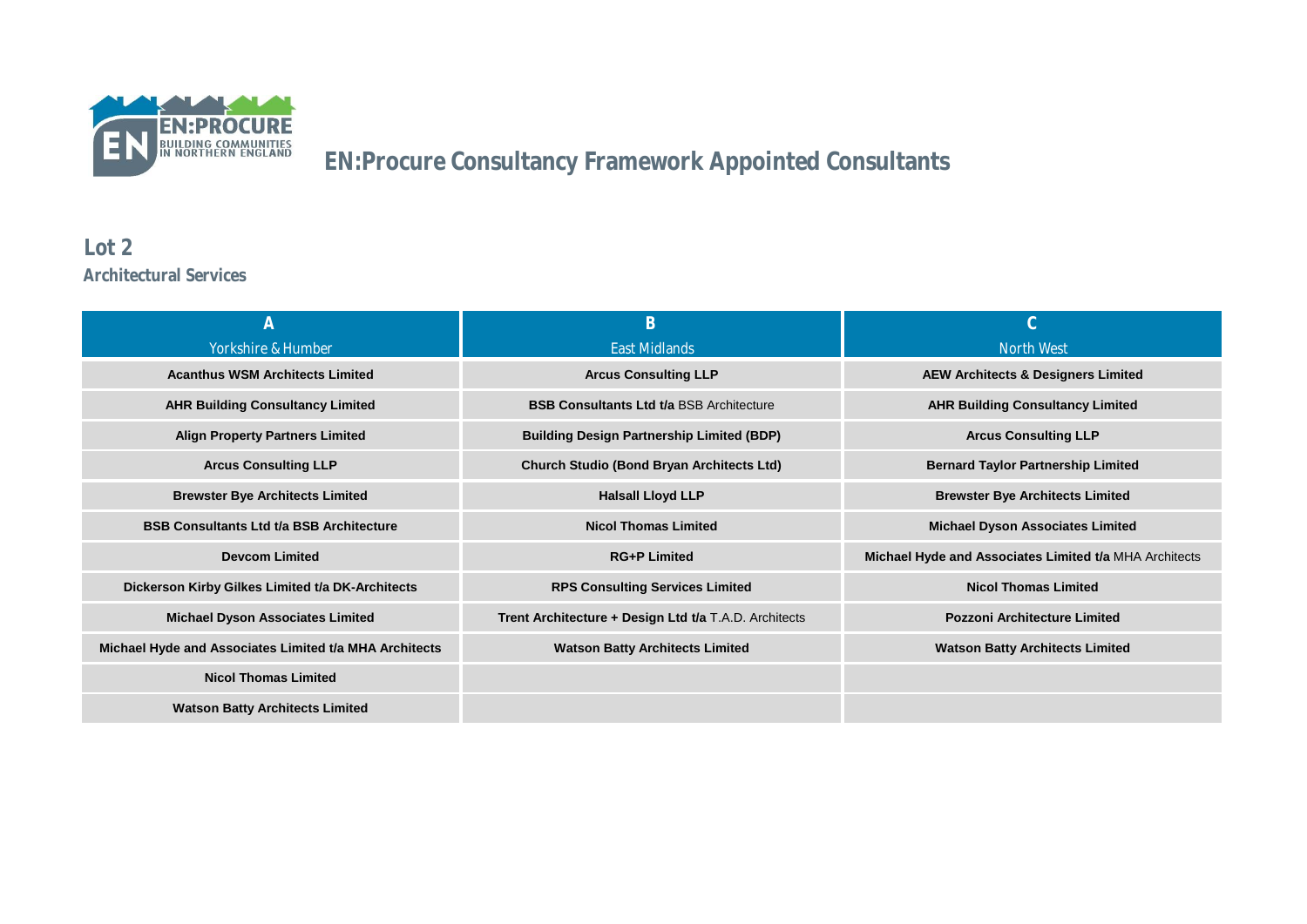

#### **Lot 3 Mechanical & Electrical Services**

|                                                      | B                                               | $\cap$                                           |
|------------------------------------------------------|-------------------------------------------------|--------------------------------------------------|
| Yorkshire & Humber                                   | East Midlands                                   | North West                                       |
| <b>AECOM Limited</b>                                 | <b>AECOM Limited</b>                            | <b>AECOM Limited</b>                             |
| <b>Align Property Partners Limited</b>               | <b>Building Services Solutions Limited</b>      | <b>Brentwood Group Limited</b>                   |
| <b>Building Design Partnership Limited (BDP)</b>     | <b>Clancy Consulting Limited</b>                | <b>Building Design Partnership Limited (BDP)</b> |
| <b>Building Services Solutions Limited</b>           | <b>Couch Perry &amp; Wilkes LLP</b>             | <b>Building Services Solutions Limited</b>       |
| <b>Charles Andrews Limited</b>                       | <b>KGA (UK) Limited</b>                         | <b>Charles Andrews Limited</b>                   |
| <b>Clancy Consulting Limited</b>                     | <b>Kinetic Engineers Limited</b>                | <b>Clancy Consulting Limited</b>                 |
| <b>Couch Perry &amp; Wilkes LLP</b>                  | <b>Martin Design Associates Limited</b>         | <b>ECS Consultants Limited</b>                   |
| <b>Kinetic Engineers Limited</b>                     | PP Consulting Engineers Ltd t/a Patrick Parsons | <b>Kinetic Engineers Limited</b>                 |
| <b>Leeds Environmental Design Associates Limited</b> | <b>RPS Consulting Services Limited</b>          | <b>Martin Design Associates Limited</b>          |
| PP Consulting Engineers Ltd t/a Patrick Parsons      | <b>Services Design Associates Limited</b>       | <b>SI Sealy &amp; Associates Limited</b>         |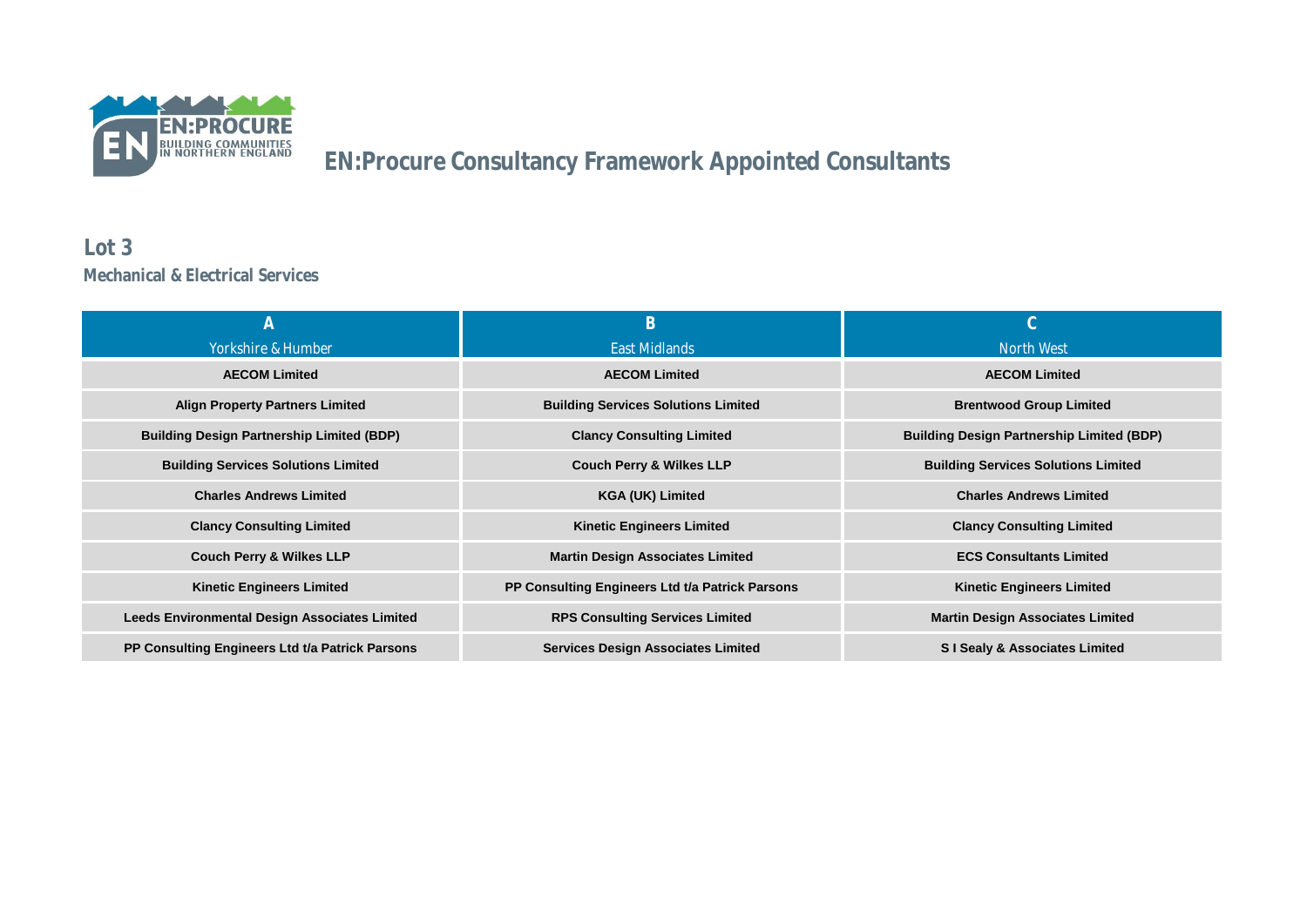

### **Lot 4 Structural & Civil Engineering**

|                                                                | B                                                              | $\cap$                                           |
|----------------------------------------------------------------|----------------------------------------------------------------|--------------------------------------------------|
| Yorkshire & Humber                                             | <b>Fast Midlands</b>                                           | North West                                       |
| <b>Adept Consulting Engineers Limited</b>                      | <b>Adept Consulting Engineers Limited</b>                      | <b>Adept Consulting Engineers Limited</b>        |
| <b>AECOM Limited</b>                                           | <b>AECOM Limited</b>                                           | <b>AECOM Limited</b>                             |
| Alan Wood Partnership Limited                                  | <b>Alan Wood Partnership Limited</b>                           | <b>Building Design Partnership Limited (BDP)</b> |
| <b>Align Property Partners Limited</b>                         | <b>Breakwell Sumner Partnership Limited t/a BSP Consulting</b> | <b>Clancy Consulting Limited</b>                 |
| <b>Breakwell Sumner Partnership Limited t/a BSP Consulting</b> | <b>Building Design Partnership Limited (BDP)</b>               | <b>Curtins Consulting Limited</b>                |
| <b>Building Design Partnership Limited (BDP)</b>               | <b>Curtins Consulting Limited</b>                              | <b>Dudleys Consulting Engineers Limited</b>      |
| <b>Curtins Consulting Limited</b>                              | <b>Howard Ward Associates Limited</b>                          | <b>HBL Associates Limited</b>                    |
| <b>Mason Clark Associates Limited</b>                          | PP Consulting Engineers Ltd t/a Patrick Parsons                | Perega Limited                                   |
| PP Consulting Engineers Ltd t/a Patrick Parsons                | <b>RPS Consulting Services Limited</b>                         | Singleton Clamp & Partners Limited t/a SCP       |
| Singleton Clamp & Partners Limited t/a SCP                     | Singleton Clamp & Partners Limited t/a SCP                     | <b>Wilde Consultants Limited</b>                 |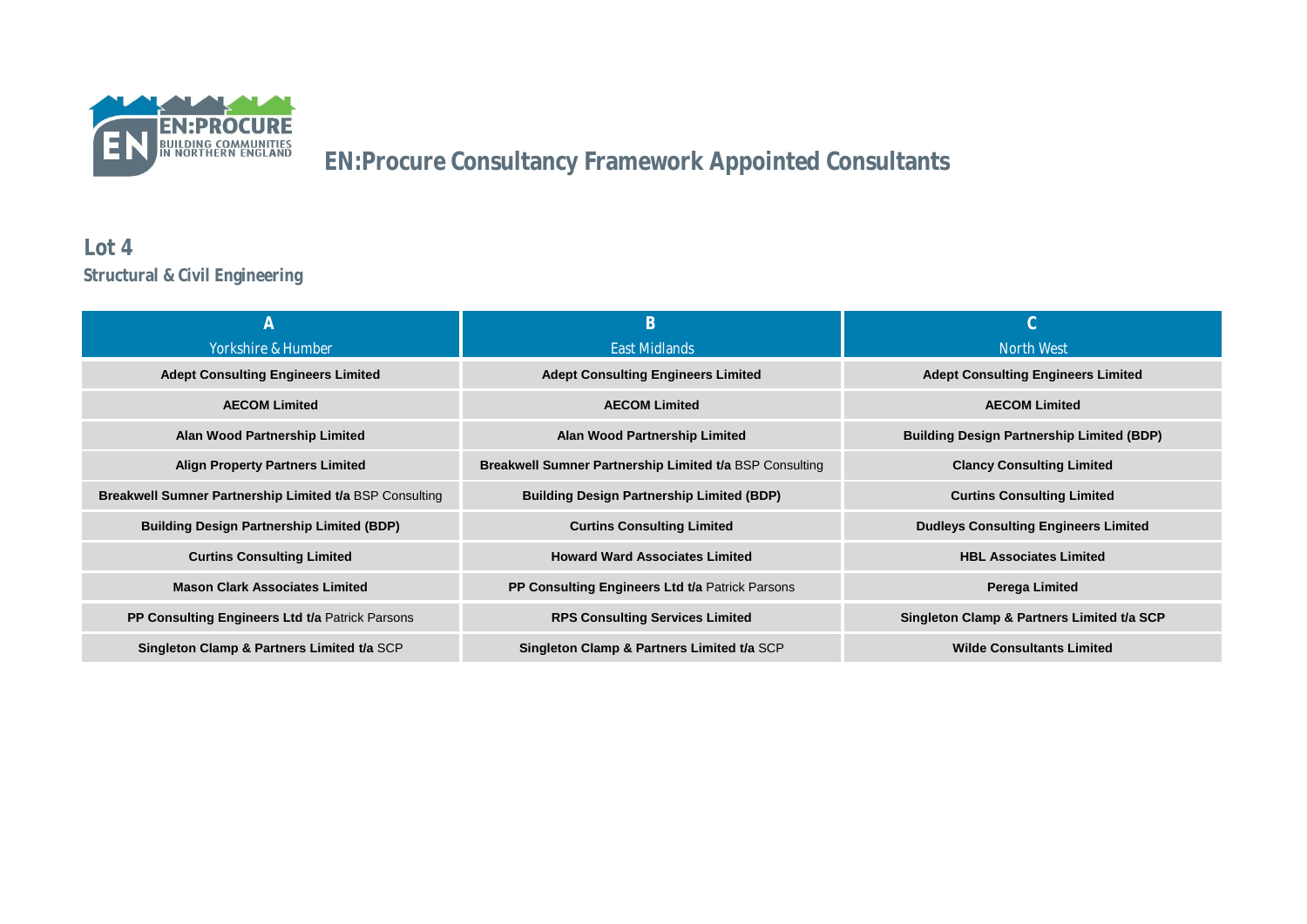

### **Lot 5 Building Surveying, Party Wall & Stock Conditioning Services**

| $\mathcal{A}$                                                  | B                                                              | $\cap$                                                         |
|----------------------------------------------------------------|----------------------------------------------------------------|----------------------------------------------------------------|
| Yorkshire & Humber                                             | East Midlands                                                  | North West                                                     |
| <b>Arcus Consulting LLP</b>                                    | <b>CS2 Chartered Surveyors Limited</b>                         | <b>AHR Building Consultancy Limited</b>                        |
| <b>AHR Building Consultancy Limited</b>                        | <b>Arcus Consulting LLP</b>                                    | <b>Arcus Consulting LLP</b>                                    |
| <b>Align Property Partners Limited</b>                         | <b>Edge Property Solutions Limited</b>                         | <b>CS2 Chartered Surveyors Limited</b>                         |
| <b>CS2 Chartered Surveyors Limited</b>                         | <b>Faithful+Gould Limited</b>                                  | <b>Faithful+Gould Limited</b>                                  |
| <b>Faithful+Gould Limited</b>                                  | <b>Make Consulting Limited</b>                                 | <b>Pennington Choices Limited</b>                              |
| <b>Mason Clark Associates Limited</b>                          | <b>Michael Dyson Associates Limited</b>                        | <b>Rand Associates Consultancy Services Limited</b>            |
| <b>Pennington Choices Limited</b>                              | <b>Pennington Choices Limited</b>                              | <b>Rider Levett Bucknall UK Limited</b>                        |
| <b>Rand Associates Consultancy Services Limited</b>            | <b>Rand Associates Consultancy Services Limited</b>            | <b>Ridge and Partners LLP</b>                                  |
| <b>Ridge and Partners LLP</b>                                  | <b>Rider Levett Bucknall UK Limited</b>                        | <b>Summers Inman Construction and Property Consultants LLP</b> |
| <b>Summers Inman Construction and Property Consultants LLP</b> | <b>Ridge and Partners LLP</b>                                  | <b>Whiteley Eaves Limited</b>                                  |
| <b>Whiteley Eaves Limited</b>                                  | <b>Summers Inman Construction and Property Consultants LLP</b> |                                                                |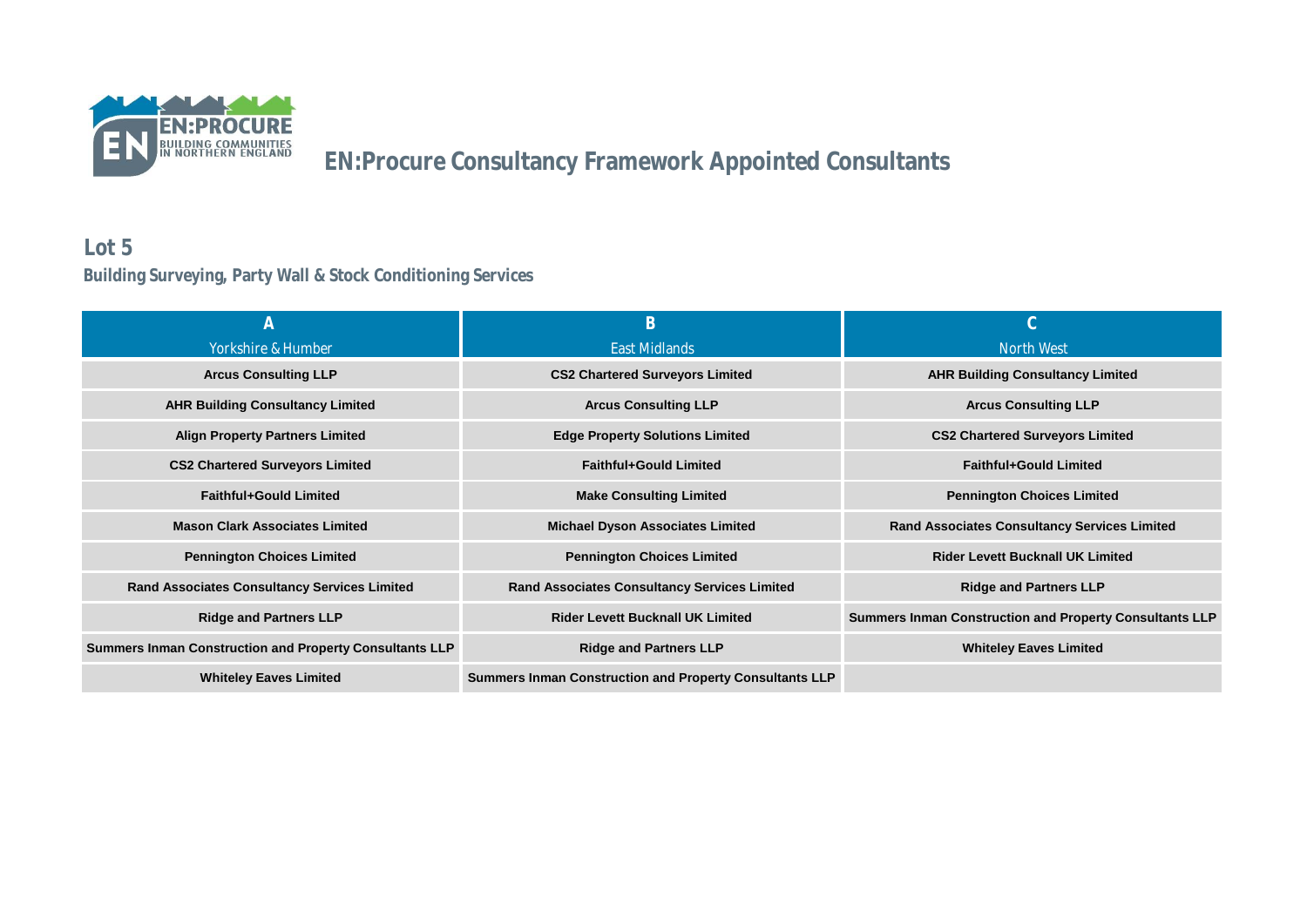

### **Lot 6 Principle Designer Services**

|                                         | B                                                                  |                                                                    |
|-----------------------------------------|--------------------------------------------------------------------|--------------------------------------------------------------------|
| Yorkshire & Humber                      | East Midlands                                                      | North West                                                         |
| <b>AA Projects Limited</b>              | <b>Arcus Consulting LLP</b>                                        | <b>AHR Building Consultancy Limited</b>                            |
| <b>AHR Building Consultancy Limited</b> | <b>Curtins Consulting Limited</b>                                  | <b>Arcus Consulting LLP</b>                                        |
| <b>Align Property Partners Limited</b>  | <b>Faithful+Gould Limited</b>                                      | <b>CPC Project Services LLP</b>                                    |
| <b>Arcus Consulting LLP</b>             | <b>MA Cost Consulting Limited t/a MAC Construction Consultants</b> | <b>Curtins Consulting Limited</b>                                  |
| <b>CPC Project Services LLP</b>         | <b>Michael Dyson Associates Limited</b>                            | <b>Faithful+Gould Limited</b>                                      |
| <b>Curtins Consulting Limited</b>       | <b>Nicol Thomas Limited</b>                                        | <b>MA Cost Consulting Limited t/a MAC Construction Consultants</b> |
| <b>Faithful+Gould Limited</b>           | <b>RG+P Limited</b>                                                | <b>Michael Dyson Associates Limited</b>                            |
| <b>Michael Dyson Associates Limited</b> | <b>Summers Inman Construction and Property Consultants LLP</b>     | <b>RJD Associates (North West) Limited</b>                         |
| The Safety Group t/a Spectra            | The Safety Group t/a Spectra                                       | <b>SDA Consulting LLP</b>                                          |
| <b>Whiteley Eaves Limited</b>           | Trent Architecture + Design Ltd t/a T.A.D. Architects              | The Safety Group t/a Spectra                                       |
|                                         |                                                                    | <b>Whiteley Eaves Limited</b>                                      |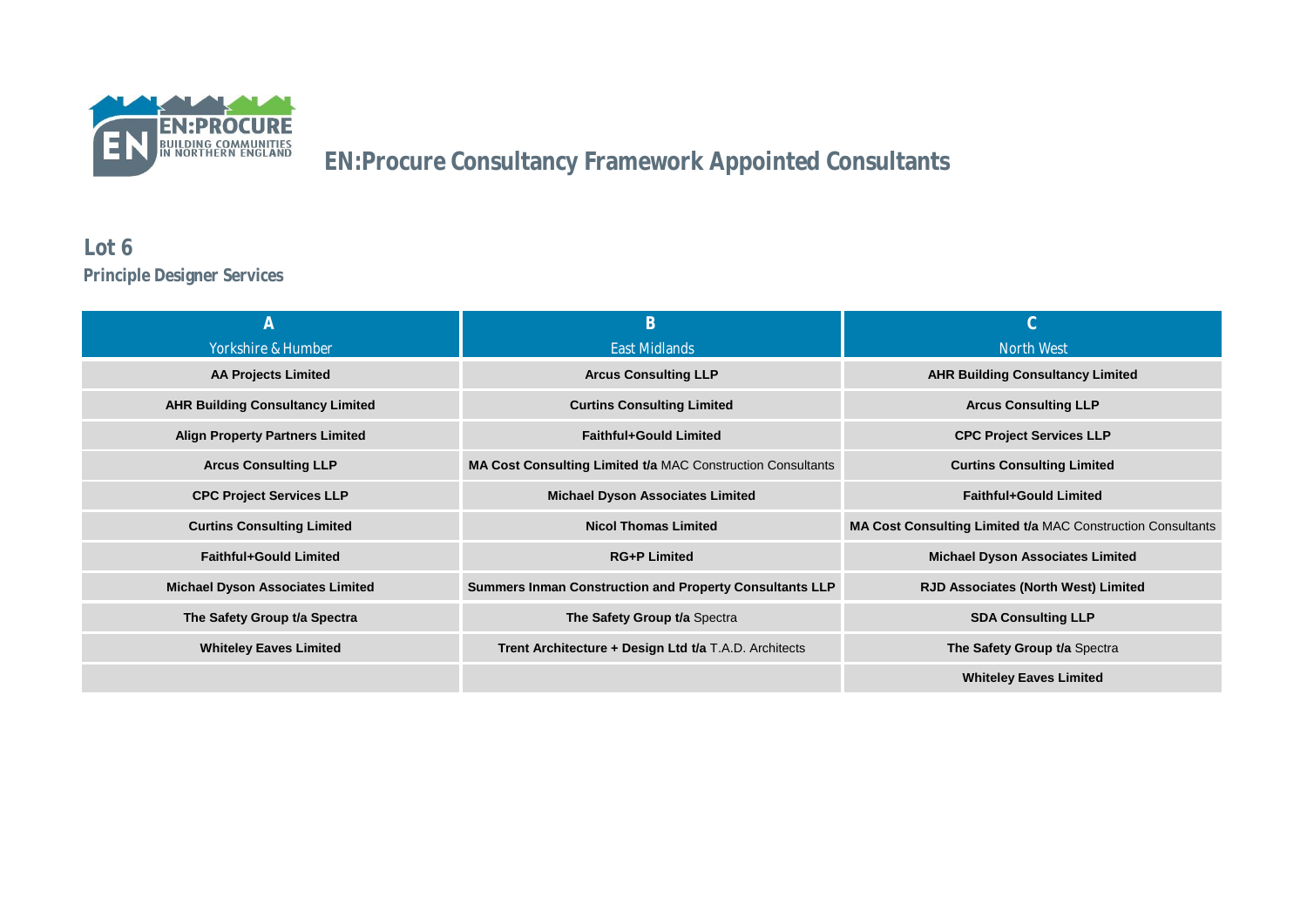

#### **Lot 7 Lifts Consultancy Services**

|                                                       | B                                                     |                                                    |
|-------------------------------------------------------|-------------------------------------------------------|----------------------------------------------------|
| Yorkshire & Humber                                    | <b>Fast Midlands</b>                                  | North West                                         |
| <b>Butler &amp; Young Lift Consultants Limited</b>    | <b>Butler &amp; Young Lift Consultants Limited</b>    | <b>Butler &amp; Young Lift Consultants Limited</b> |
| <b>RPS Consulting Services Limited</b>                | <b>KGA (UK) Limited</b>                               | <b>ECS Consultants Limited</b>                     |
| The Lift Consultancy Central Limited                  | <b>RPS Consulting Services Limited</b>                | <b>KGA (UK) Limited</b>                            |
| Trent Architecture + Design Ltd t/a T.A.D. Architects | The Lift Consultancy Central Limited                  | <b>RPS Consulting Services Limited</b>             |
| <b>TUV SUD Dunbar Boardman</b>                        | Trent Architecture + Design Ltd t/a T.A.D. Architects | The Lift Consultancy Central Limited               |
|                                                       | <b>TUV SUD Dunbar Boardman</b>                        | <b>TUV SUD Dunbar Boardman</b>                     |